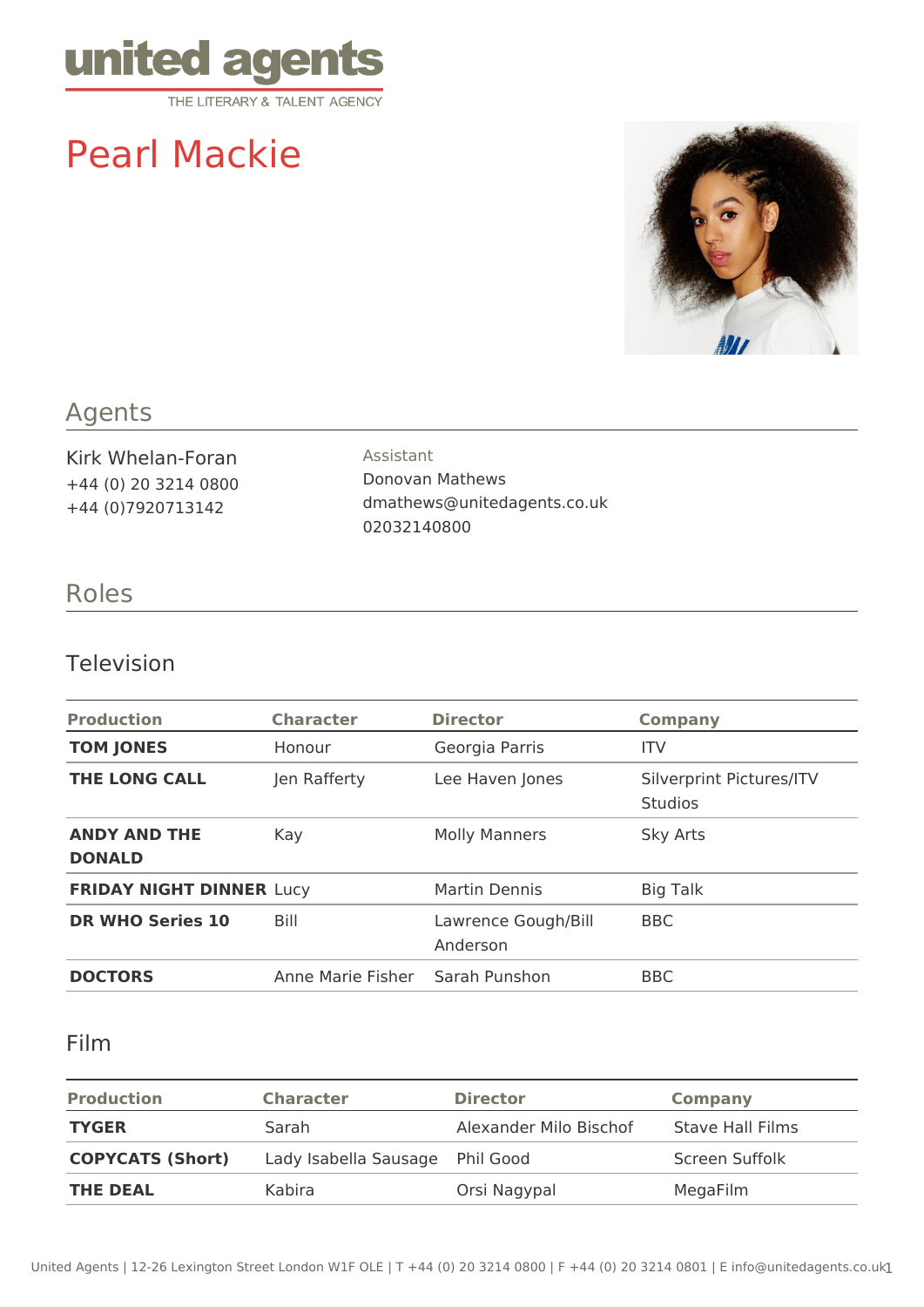| <b>Production</b>   | <b>Character</b> | <b>Director</b>      | Company                 |
|---------------------|------------------|----------------------|-------------------------|
| <b>GREED</b>        | Cathy            | Michael Winterbottom | <b>Revolution Films</b> |
| <b>HORIZON LINE</b> | Pascale          | Mikael Marcimain     | Fredrik Wikstrom        |
| <b>ORIGAMI</b>      | Heather          | Jemma Gross          | Elettra Pizzi           |
| <b>SVENGALI</b>     | Door Girl        | John Hardwick        | Svengali The Film Ltd   |

Stage

| <b>Production</b>                                                 | <b>Character</b>                           | <b>Director</b>                  | <b>Company</b>                                       |
|-------------------------------------------------------------------|--------------------------------------------|----------------------------------|------------------------------------------------------|
| THE BIRTHDAY PARTY                                                | Lulu                                       | lan Rickson                      | The Harold Pinter<br>Theatre                         |
| <b>CURIOUS INCIDENT OF</b><br>THE DOG IN THE NIGHT<br><b>TIME</b> | <b>Punk Girl/Information</b><br>Lady/No.40 | Marianne Elliott                 | <b>National Theatre</b>                              |
| A MAD WORLD MY<br><b>MASTERS</b>                                  | Singer/Soho Girl/Ensemble                  | Sean Foley                       | <b>RSC</b>                                           |
| <b>OBAMA-OLOGY</b>                                                | Cece/Caits/Instructor                      | <b>Tommo Fowler</b>              | <b>Finborough Theatre</b>                            |
| <b>DISNATURED</b>                                                 | Regan                                      | Guy Jones                        | RIFT - Shakespeare In<br>Shoreditch                  |
| <b>CRYSTAL SPRINGS</b>                                            | Mia                                        | Jemma Gross                      | <b>Epsilon Productions</b>                           |
| THE HELEN PROJECT                                                 | Helen of Troy                              | Sharon Burrell<br>and Amy Tasker | To The Moon                                          |
| <b>HOME</b>                                                       | Women One/Pattie Mae                       | Vik Sivalingam                   | The Last Refuge                                      |
| <b>ONLY HUMAN</b>                                                 | <b>Nina</b>                                | Anna Jordan                      | Theatre503                                           |
| <b>NEIGHBORS</b>                                                  | <b>Topsy</b>                               | Melanie Spencer                  | High Tide Festival                                   |
| <b>BLUE BLOOD</b>                                                 | Katie                                      | Mark Bell                        | <b>Riverside Studios</b>                             |
| K                                                                 | The Soldier/Tina the<br><b>Barmaid</b>     | Jenny-May While                  | Write On Festival at<br>Courtyard Centre<br>Hereford |
| <b>MA KELLY GOES TO THE</b><br><b>GAMES</b>                       | Sakara                                     | Jenny Lee                        | <b>Attic Theatre</b><br>Company                      |
| <b>THE CRUCIBLE</b>                                               | Tituba                                     | Sue Wilson                       | <b>BOVTS</b>                                         |
| <b>THE COMEDY OF ERRORS</b> Adriana                               |                                            | John Hartoch                     | <b>BOVTS</b>                                         |
| <b>DICK WHITTINGTON</b>                                           | <b>Fairy Bow Bells</b>                     | Clive Hayward                    | <b>BOVTS</b>                                         |
| THE BEAUX STRATAGEM                                               | Charry Boniface                            | Andrew Hilton                    | <b>BOVTS</b>                                         |
| <b>ABOUT A GIRL WHO</b>                                           | Christina                                  | Laura Colgan                     |                                                      |
| <b>BLUEBIRD</b>                                                   | Angela                                     | Sonia Fraser                     | <b>BOVTS</b>                                         |
| <b>A MIDSUMMER NIGHTS</b><br><b>DREAM</b>                         | Helena                                     | <b>Dick Tuckey</b>               | <b>BOVTS</b>                                         |